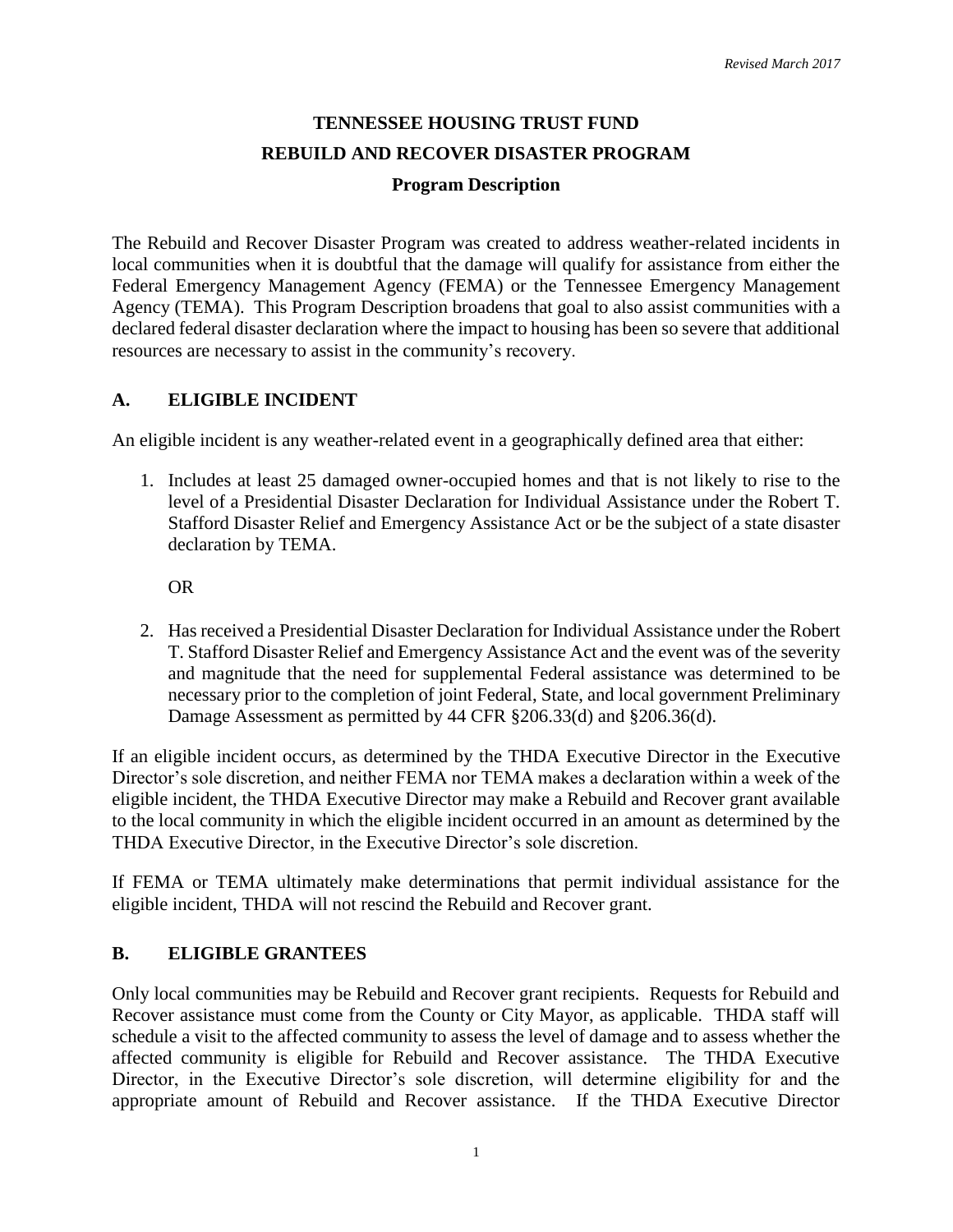determines a local community is eligible and determines an appropriate amount of assistance, THDA will issue a Rebuild and Recover contract to the local community. The local community should consider its capacity to fairly and equitably administer the grant, and can use either its development district or a non-profit or for-profit agency to administer the grant on its behalf.

## **C. MAXIMUM GRANT**

The maximum grant awarded to any community under the Rebuild and Recover Program is \$500,000 and the minimum grant is \$100,000.

# **D. ELIGIBLE ACTIVITIES**

- **1. Rehabilitation of owner-occupied housing.** Rebuild and Recover funds will be provided as grants to owner-occupants to address repairs, including reconstruction, not covered by insurance or other disaster relief programs.
- 2. **Demolition.** Rebuild and Recover funds may be used to cover the cost to demolish owner-occupied housing that cannot be rehabilitated and re-occupied.
- 3. **Relocation.** Rebuild and Recover funds may be used to cover the cost to relocate homeowners out of a flood plain.
- 4. **Administration**. Up to 5% of a Rebuild and Recover grant may be used for administrative costs.

## **E. PROHIBITED ACTIVITIES**

- 1. Pledge Rebuild and Recover funds as support for tax exempt borrowing by local grantees;
- 2. Provide off-site improvements or neighborhood infrastructure or public facility repairs or improvements;
- 3. Provide assistance to private, for-profit or to private non-profit owners of rental property.
- 4. Provide assistance to public housing authorities.
- 5. Provide assistance for the development of housing for sale to home buyers.
- 6. Provide rental assistance.

## **F. MATCH/LEVERAGE**

The Rebuild and Recover Program requires a 50% match for any Rebuild and Recover grant. The matching funds can be provided by in-kind services from other State agencies; federal sources such as the CDBG program, USDA Rural Development or the Federal Home Loan Bank (FHLB)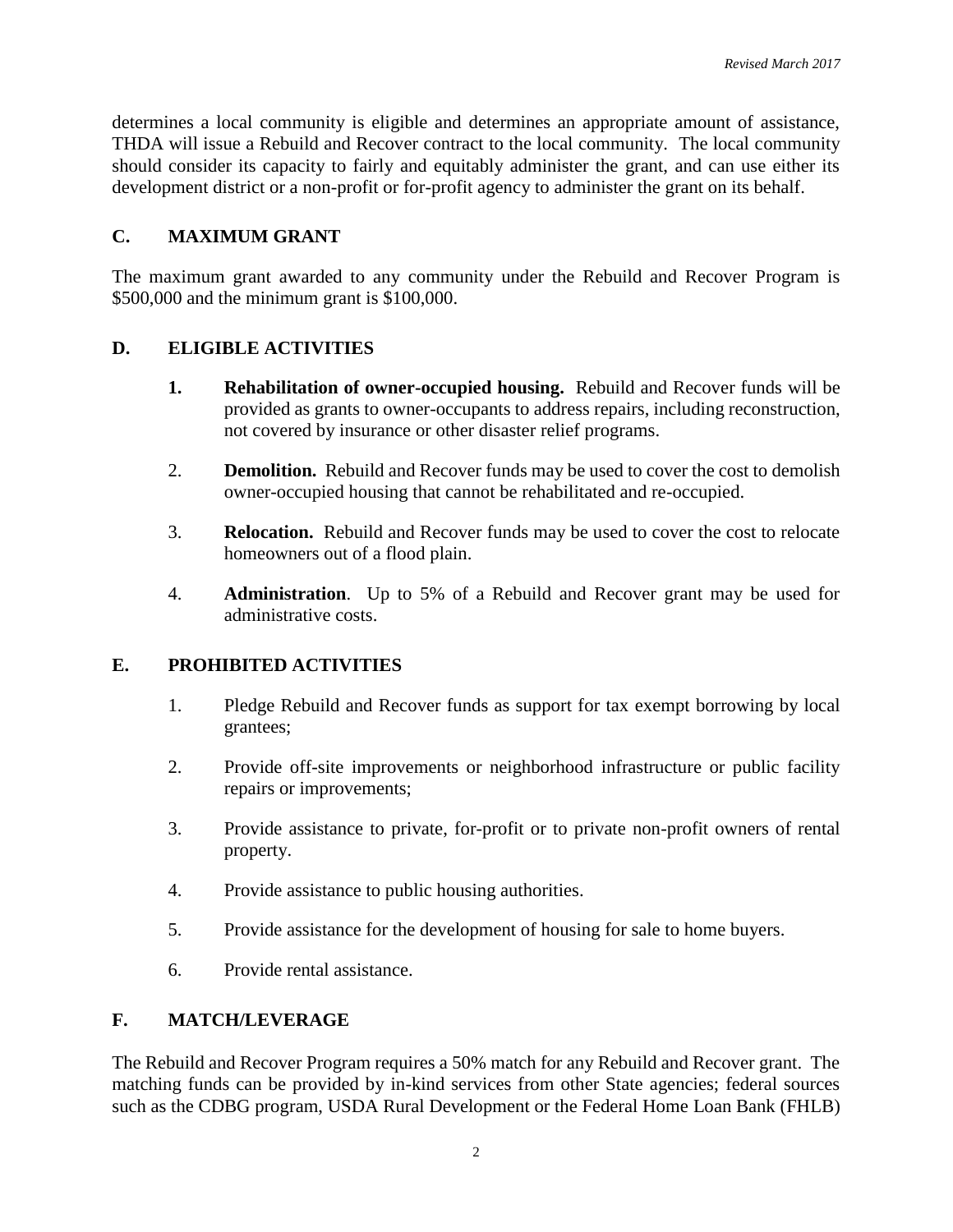disaster program; contributions or in-kind services by local church groups or local agencies; or contributions by individuals. Other THDA programs including, without limitation, HOME grants to communities or non-profit agencies, will *not* be eligible sources of the matching funds. However, while they will not qualify as matching funds, other THDA-funded programs, including the HOME and Emergency Repair Program may be used to complete the rehabilitation or reconstruction of the damaged unit.

Although a community may meet the local match requirement from in-kind services by state agencies, or local agencies or church groups, there will still be a need for additional assistance to fully rehabilitate individual homes. Insurance payments, donated materials and volunteer labor to eligible homeowners may also count as match. Grantees are encouraged to utilize the FHLB disaster program which can provide an additional \$20,000 per unit.

In order to leverage additional funds, twenty-five percent (25%) of a Rebuild and Recover grant may be drawn as the first funds in the recovery effort before the Grantee has secured the required match.

# **G. PROGRAM REQUIREMENTS**

# **1. INCOME LIMITS**

Rebuild and Recover grants may only be used to benefit low or very low-income households. "Low income" means an individual or household whose gross income does not exceed 80% of the area median income, adjusted for family size. "Very low income" means an individual or family unit whose gross annual income does not exceed 50% of the area median income, adjusted for family size.

Rebuild and Recover grants use the income limits established by the US Department of Housing and Urban Development for the HOME Program, and household income as defined by the Section 8 Rental Assistance Program. Current income limits are posted on the THDA website at [www.thda.org](http://www.thda.org/) under the Community Programs tab. The income of the household to be reported for purposes of eligibility is the sum of the annual gross income of the beneficiary, the beneficiary's spouse, and any other family member residing in the home. Annual gross income is "anticipated" for the next 12 months, based upon current circumstances or known upcoming changes, minus certain income exclusions.

## **2. PROPERTY STANDARDS**

Property standards must be met when a Rebuild and Recover grant is used for a project. Any housing constructed or rehabilitated with any Rebuild and Recover grant must meet all applicable local codes and zoning ordinances at time of project completion. Additionally, all units must meet THDA's Design Standards for Rehabilitation or, if reconstructed, THDA's Design Standards for New Construction. at the time of project completion.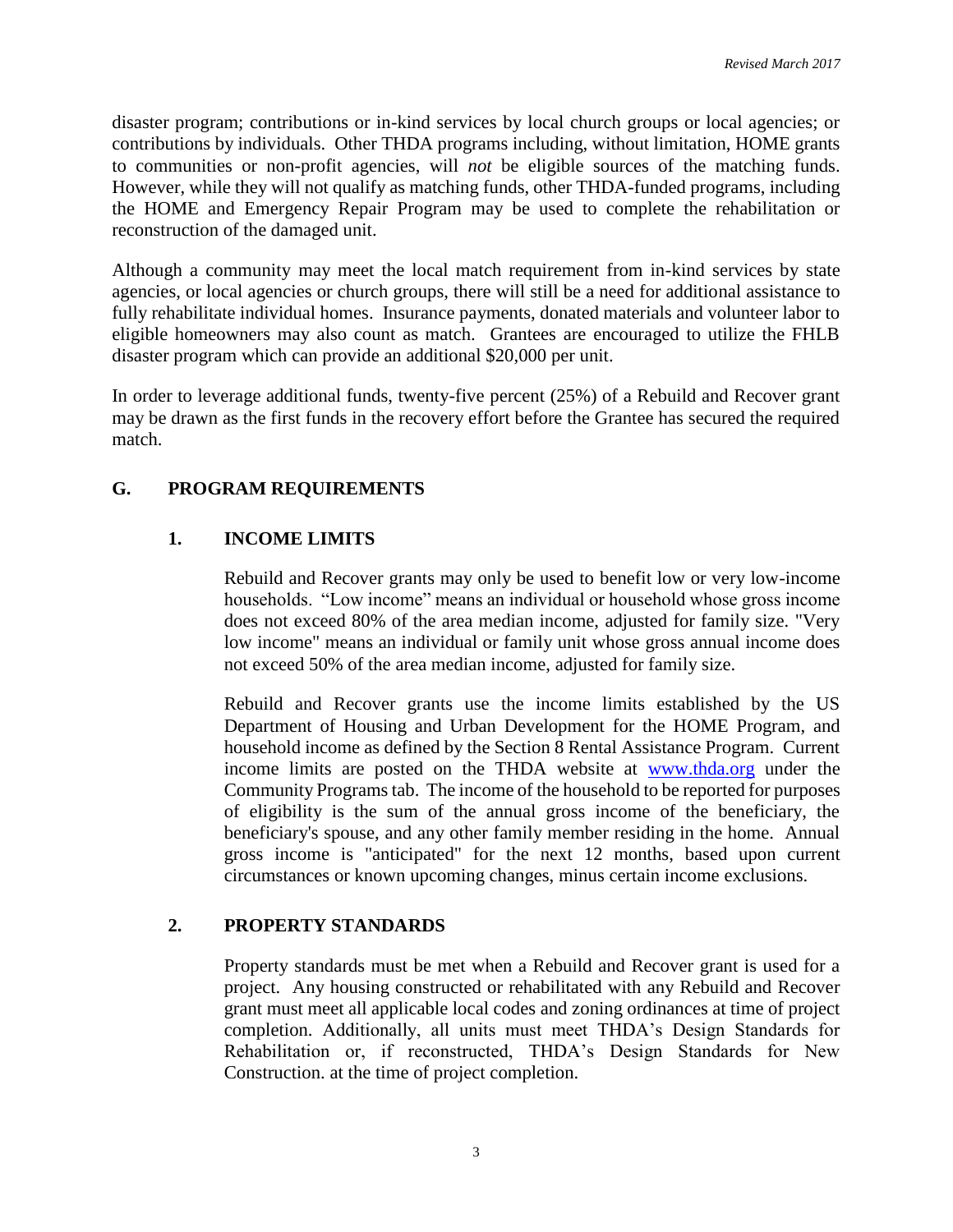In the absence of a local code, new construction of single-family units or duplexes must meet the current, State-approved edition of the International Residential Code for One- and Two-Family Dwellings; and the rehabilitation of existing homeowner units must meet the current, State-approved edition of the International Existing Building Code.

New construction projects must also meet the 2012 International Energy Conservation Code as well as accessibility and disaster mitigation requirements as applicable per State and local codes, ordinances, etc.

THDA must review and approve plans, work write-ups and written cost estimates and determine cost reasonableness for both reconstruction and rehabilitation prior to putting the project out to bid.

All completed work must be inspected by a qualified inspector. THDA has defined a "qualified inspector" as an individual with credentials appropriate for the type of work being performed, such as inspectors licensed by the State of Tennessee as Building Inspectors or Home Inspectors; individuals certified by a national organization such as the International Code Council, the National Fire Protection Association, or the Standard Building Code Congress as a Housing Inspector; or individuals qualified as FHA Fee Inspectors. Other qualifications may be accepted on a case by case basis.

#### **3. SUBSIDY LIMIT**

The maximum per unit subsidy from a Rebuild and Recover grant is \$40,000. This amount may not be sufficient to rehabilitate a homeownership unit in compliance with the Property Standards referenced in Section G. 2 above. Grantees should seek additional funding specific to eligible homeowners.

#### **4. COMPLIANCE PERIOD**

Grants for homeowner rehabilitation projects that do not include reconstruction shall have a compliance period of five years with a forgiveness feature of 20% annually. In order to enforce the compliance period, THDA will require that a Grantee have assisted homeowners execute a grant note and a recorded deed of trust.

Grants for homeowner rehabilitation projects that include reconstruction shall have a compliance period of fifteen years with a forgiveness feature of 6.67% annually. In order to enforce the compliance period, THDA will require that a Grantee have assisted homeowners execute a grant note and a recorded deed of trust.

If the homeowner of a property that has been rehabilitated dies during the compliance period and the property is inherited by heirs, the property may be rented without repaying the unforgiven portion of the Rebuild and Recover subsidy to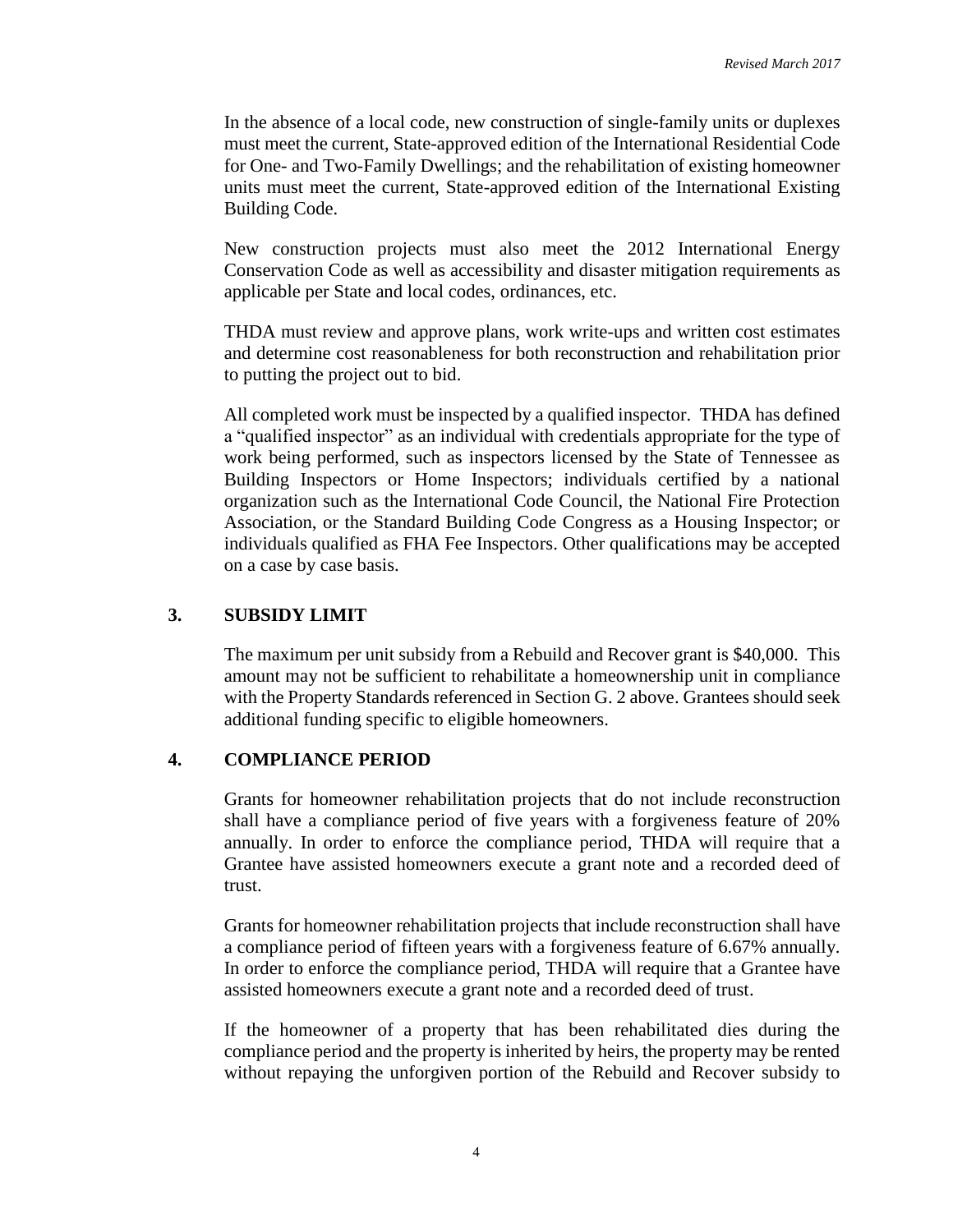THDA. However, if the house is sold by the heirs during the compliance period, the remaining unforgiven portion must be repaid to THDA.

Grants for the demolition of owner occupied housing will not require a compliance period.

# **H. PROCUREMENT**

The solicitation of bids for goods and services, materials, supplies and/or equipment using Rebuild and Recover grants, must be open and competitive. Rebuild and Recover Grantees must follow their procurement policies. At a minimum, there must be an established contractor selection procedure and a written rationale for selecting the successful bid or proposal.

# **I. SUBGRANTS TO NON-PROFIT AGENCIES**

If the Rebuild and Recover Grantee plans to subgrant Rebuild and Recover funds to a non-profit organization, the Rebuild and Recover Grantee must provide THDA with a copy of the following for the non-profit before any agreements are made with the non-profit:

- 1. The Charter and By-laws;
- 2. The  $501(c)(3)$  designation letter from the Internal Revenue Service (IRS);
- 3. A current Certificate of Existence from the Tennessee Secretary of State, i.e. dated within thirty (30) calendar days of the effective date of the grant with the nonprofit entity.

NOTE: Subgranting the funds to a non-profit agency is not the same as procuring the services of a program administrator.

# **J. MARKETING REQUIREMENTS**

Each successful Rebuild and Recover Grantee must work with the Industry and Government Affairs Division and the Communications Division of THDA to publicize the availability and effectiveness of the Rebuild and Recover Program in their communities. This marketing can include, but is not limited to, photo opportunities and beneficiary stories.

## **K. FAIR HOUSING AND EQUAL OPPORTUNITY**

Each Grantee funded under Rebuild and Recover must comply with both state and federal laws with regard to fair housing and equal opportunity (FHEO). FHEO requirements have been developed to protect individuals and groups against discrimination on the basis of: race, color, national origin, religion, age, disability, familial status or sex.